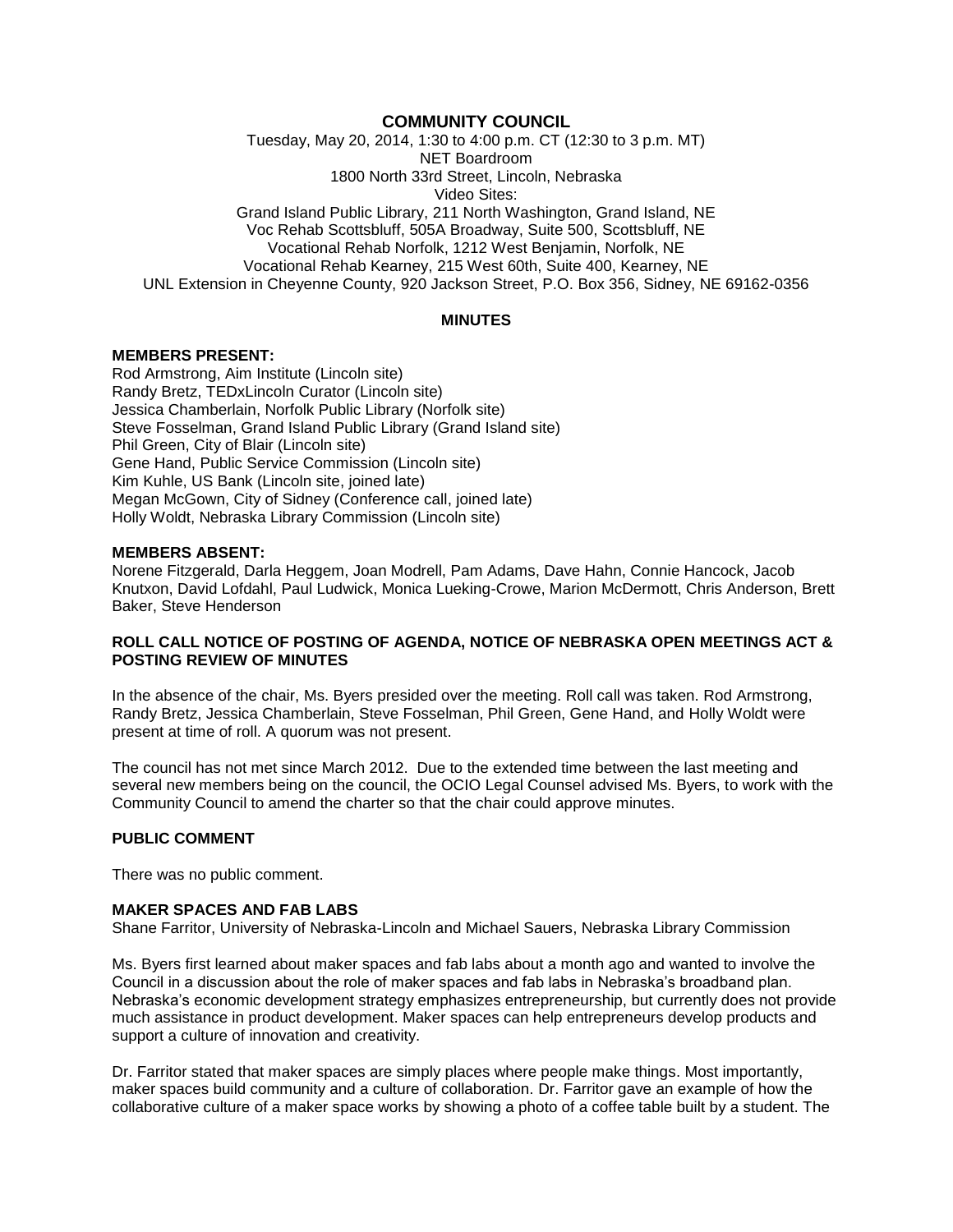student who built the table wondered if the table could also serve as a remote control device. The student began working with others to develop a system of sensors to act as a remote control.

Over 200 attended the first meeting of UNL's Maker Club in February 2014. The club currently has over 500 registered members and offers classes on topics of interest to members including patent law, introduction to drawing, soft robotics, plein air painting, pinhole cameras. The club also sponsors meet ups. A joint maker space and business accelerator is planned for the Nebraska Innovation Campus' 4-H Building. The maker space may include specialized areas for laser and/or water jet cutters, a machine shop, wood working, metal working, textiles, electronics, plastics and welding. Dr. Farritor invited members to join the Makers Club at make.unl.edu.

Ms. Kuhle arrived to the meeting. Ms. McGown joined the meeting via telephone conference.

Mr. Sauers informed the Council that libraries are also part of the maker space movement. Several libraries in Nebraska already have or are in the process of purchasing 3D printers. The cost can be a burden to libraries which are currently going through financial challenges. There are a number of resources for 3D printing. 3D print files can be downloaded from [www.thingiverse.com.](http://www.thingiverse.com/) Mr. Fosselman would like to see a statewide "technology" strategy for libraries to enhance and enrich preschool and career path education. Maker spaces would be great to provide options and opportunities to explore the career path. Ms. Chamberlain commented that she would want to make sure that a maker space meets the needs of the community. Dr. Farritor commented that he would not start with a 3-D printer when developing a maker space. Ms. Byers commented that there is probably still value in having a 3-D printer to expose people to this new technology and to help them understand how it is currently being used and how it may be used in the future.

# **ELECTION OF CHAIR\***

Currently, the Council does not have a chair or co-chairs. Rod Armstrong has volunteered to serve as Chair.

Mr. Bretz moved to approve Rod Armstrong as the Chair of the Community Council. Ms. Kuhle seconded. Of the members present the vote was as follows: Armstrong-Abstained, Bretz-Yes, Kuhle-Yes, McGown-Yes, Green-Yes, Chamberlain-Yes, Fosselman-Yes, Woldt-Yes, Hand-Yes. Results: Yes-8, No-0, Abstained-1. Members Absent: Norene Fitzgerald, Darla Heggem, Joan Modrell, Pam Adams, Dave Hahn, Connie Hancock, Jacob Knutxon, David Lofdahl, Paul Ludwick, Monica Lueking-Crowe, Marion McDermott, Chris Anderson, Brett Baker, and Steve Henderson. Because there was no quorum, no action was taken.

Discussion occurred regarding the benefits of having co-chairs. Phil Green volunteered to be co-chair.

Mr. Hand moved to approve Phil Green's offer to serve as the Co-Chair of the Community Council. Mr. Bretz seconded. Of the members present the vote was as follows: Armstrong-Yes, Bretz-Yes, Kuhle-Yes, McGown-Yes, Green-Abstained, Chamberlain-Yes, Fosselman-Yes, Woldt-Yes, Hand-Yes. Results: Yes-8, No-0, Abstained-1. Members Absent: Norene Fitzgerald, Darla Heggem, Joan Modrell, Pam Adams, Dave Hahn, Connie Hancock, Jacob Knutxon, David Lofdahl, Paul Ludwick, Monica Lueking-Crowe, Marion McDermott, Chris Anderson, Brett Baker, and Steve Henderson. Because there was no quorum, no action was taken.

# **CHARTER AMENDMENT\***

Revisions to the Community Council Charter were in the following sections:

- 7.4 Meeting Frequency
	- The Council shall meet not fewer than four times per year (quarterly) as needed, generally two or three times a year.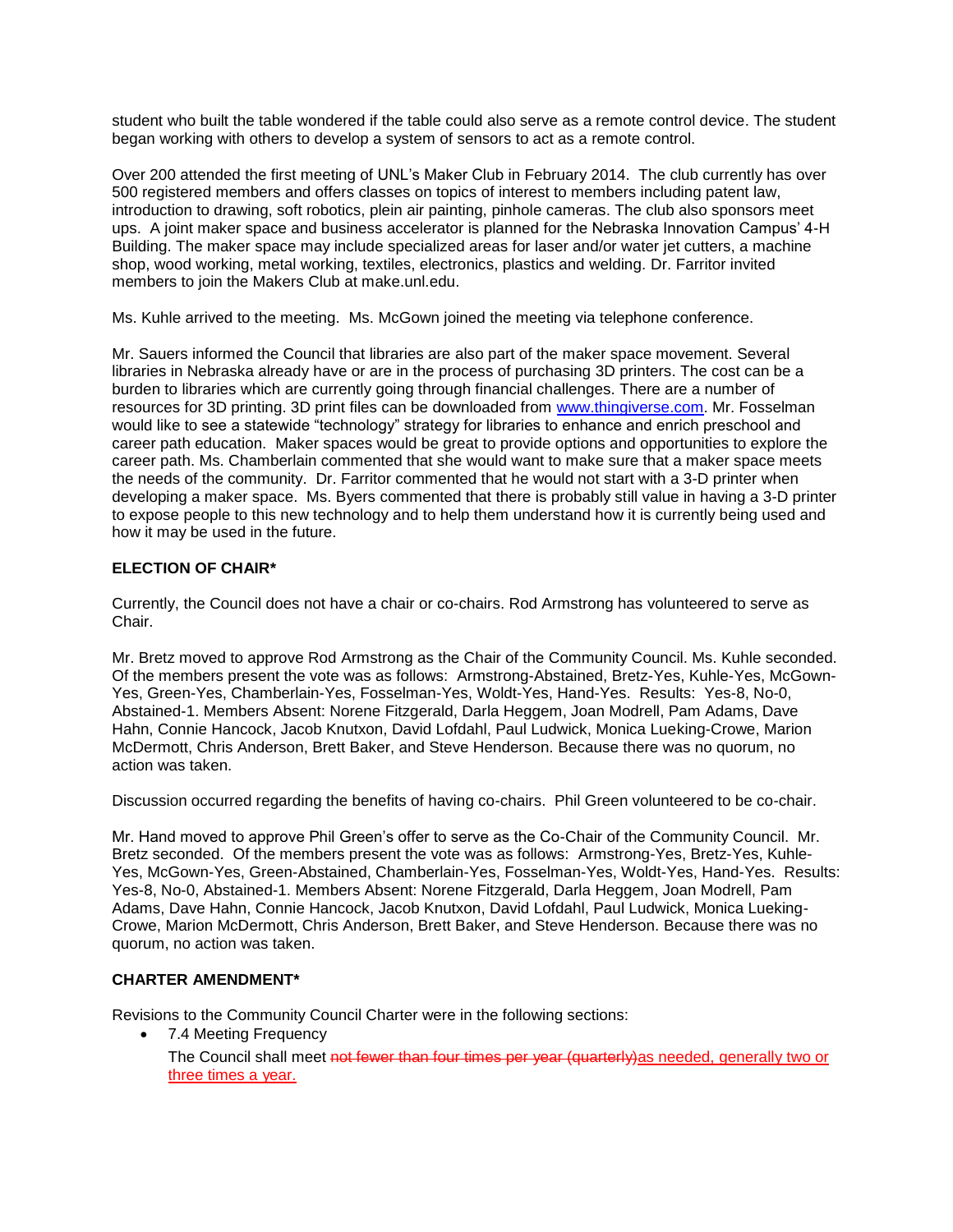• 7.7.4 Minutes and Voting The following sentence was added. Minutes shall be approved by the chair or co-chairs and will be available for review at the next Council meeting.

Mr. Hand moved to approve the charter revisions. Ms. Kuhle seconded. The vote was as follows: Armstrong-Yes, Bretz-Yes, Kuhle-Yes, McGown-Yes, Green-Yes, Chamberlain-Yes, Fosselman-Yes, Woldt-Yes, Hand-Yes. Results: Yes-8, No-0. Members Absent: Norene Fitzgerald, Darla Heggem, Joan Modrell, Pam Adams, Dave Hahn, Connie Hancock, Jacob Knutxon, David Lofdahl, Paul Ludwick, Monica Lueking-Crowe, Marion McDermott, Chris Anderson, Brett Baker, and Steve Henderson. Because there was no quorum, no action was taken.

There was discussion regarding the meeting frequency. Kim Kuhle suggested meeting more often. Ms. Byers suggested forming a subcommittee to recommend a meeting schedule. She suggested including the co-chairs and Ms. Kuhle on the subcommittee. Members supported this suggestion.

### **HOUSEHOLD BROADBAND SURVEY**

Rebecca Vogt

In early 2014, our partners at the University of Nebraska-Lincoln conducted a survey of Nebraska households on their use of broadband. Ms. Vogt reviewed some of the results. Households were sampled from eight regions across the state. South Omaha, North Omaha and part of the North Central region were oversampled. There was a 35% response rate (2798 responses out of 8024 deliverable surveys) with a margin of error of 1.85%.

Study highlights included:

- Nebraska households with Internet access at home increased from 81% in 2010 to 86% this year.
- Households with broadband Internet service increased from 76% to 82%.

The complete report is available at broadband.nebraska.gov.

#### **BUSINESS BROADBAND SURVEY AND COACHING**

Charlotte Narjes

Charlotte Narjes presented highlights of the survey of Nebraska businesses on their use of broadband. The study found that Nebraska businesses are creating jobs and increasing revenue through the use of broadband applications.

- Broadband use is having a positive impact on jobs, with 364 respondents reporting a net increase of 654 jobs due to using the Internet. Over 50% of net jobs reported by respondents were attributed to use of the Internet.
- Broadband use is also having a positive impact on business revenue with typical respondents reporting 25 to 45 percent of revenue from the Internet.
- Cost savings of 4 percent were reported by respondents.

The Council discussed the "last mile" barrier that is still an issue for some communities and businesses. The broadband map provides useful information about broadband service in an area. Forming a community technology committee can be a first step to addressing last mile issues. It can also be helpful to contact elected officials, including Public Service Commissioners. For many communities the primary strategy may be to stimulate demand for broadband through technology fairs, brown bag lunch and learn sessions, classes in the local library, and other types of educational programs.

### **BROADBAND MAP AND MOBILE PULSE**

Gene Hand and Cullen Robbins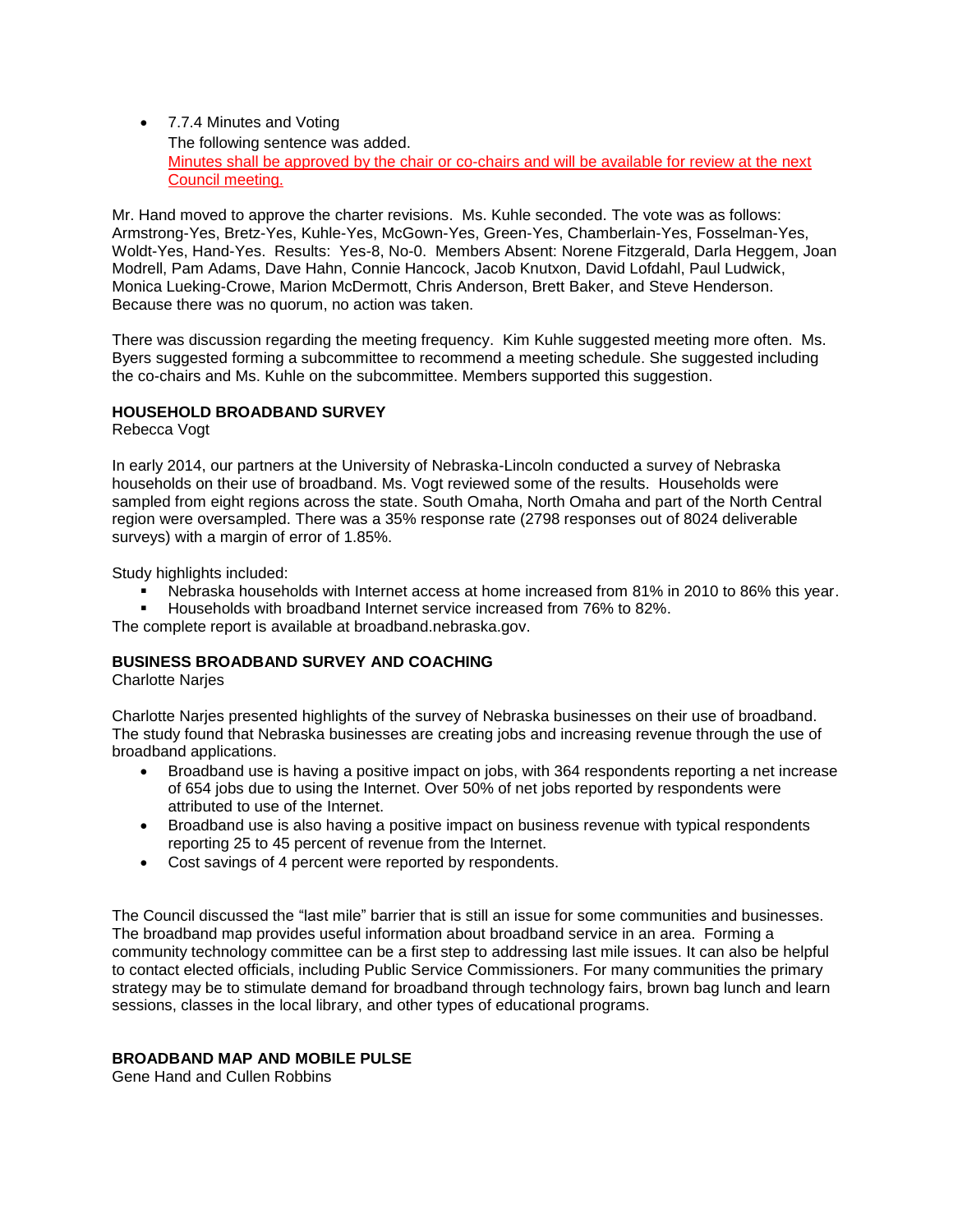The Public Service Commission (PSC) received a grant to collect data from the service providers regarding their coverage and availability across the state. Due to agreements with service providers, the broadband map is an aggregate map. In October, the PSC began using Mobile Pulse to collect data on mobile broadband speeds. Mobile Pulse is a free smart phone application which can be downloaded and used by individuals in the state. Members were given the URL to access and download the free application. Several members volunteered to share the link with their sector to assist the PSC.

Mr. Cullen's provided the following statistics.

55,000 individual tests statewide: Verizon – 71% Sprint – 10% US Cellular – 9% Viaero – 6%  $AT8T - 4%$ Download speeds: Verizon – 6.7 MB/sec AT&T – 3.5 MB/sec Viaero – 2.8 MB/sec US Cellular – 2 MB/sec

Download speeds for LTE Only devices: Verizon – 7.5 MB/sec AT&T – 3.6 MB/sec Viaero – 3.2 MB/sec US Cellular – 2.1 MB/sec Sprint – 1.2 MB/sec

Ms. Woldt suggested that the PSC develop an informational flyer about Mobile Pulse.

Mr. Hand informed Council members that the FCC is taking steps to reform the eRate process.

# **UPDATES, PRELIMINARY FINDINGS AND RECOMMENDATIONS FROM PRIORITY AREAS and NEXT STEPS**

Several work groups met to provide input into the development of state broadband plan. Ms. Byers shared a preliminary draft of findings. Members were invited to provide feedback and recommendations. Sections included the following:

- **•** Broadband Availability and Affordability
- **•** Economic Development
- Agriculture
- Digital Literacy

One of the action items proposed exploring connectivity models for libraries. Connecting to Network Nebraska is possible model. Mr. Fosselman gave kudos to Tom Rolfes, Office of the CIO, and Network Nebraska. The Grand Island Library is a participant of Network Nebraska but they haven't done much with video. Mr. Fosselman would like to see other libraries join Network Nebraska. He also stated that he would like to see a high level of IT support for entities.

# **ADJOURN**

# **Mr. Green moved to adjourn. Mr. Hand seconded. All were in favor. Motion carried.**

The meeting was adjourned at 4:15 p.m.